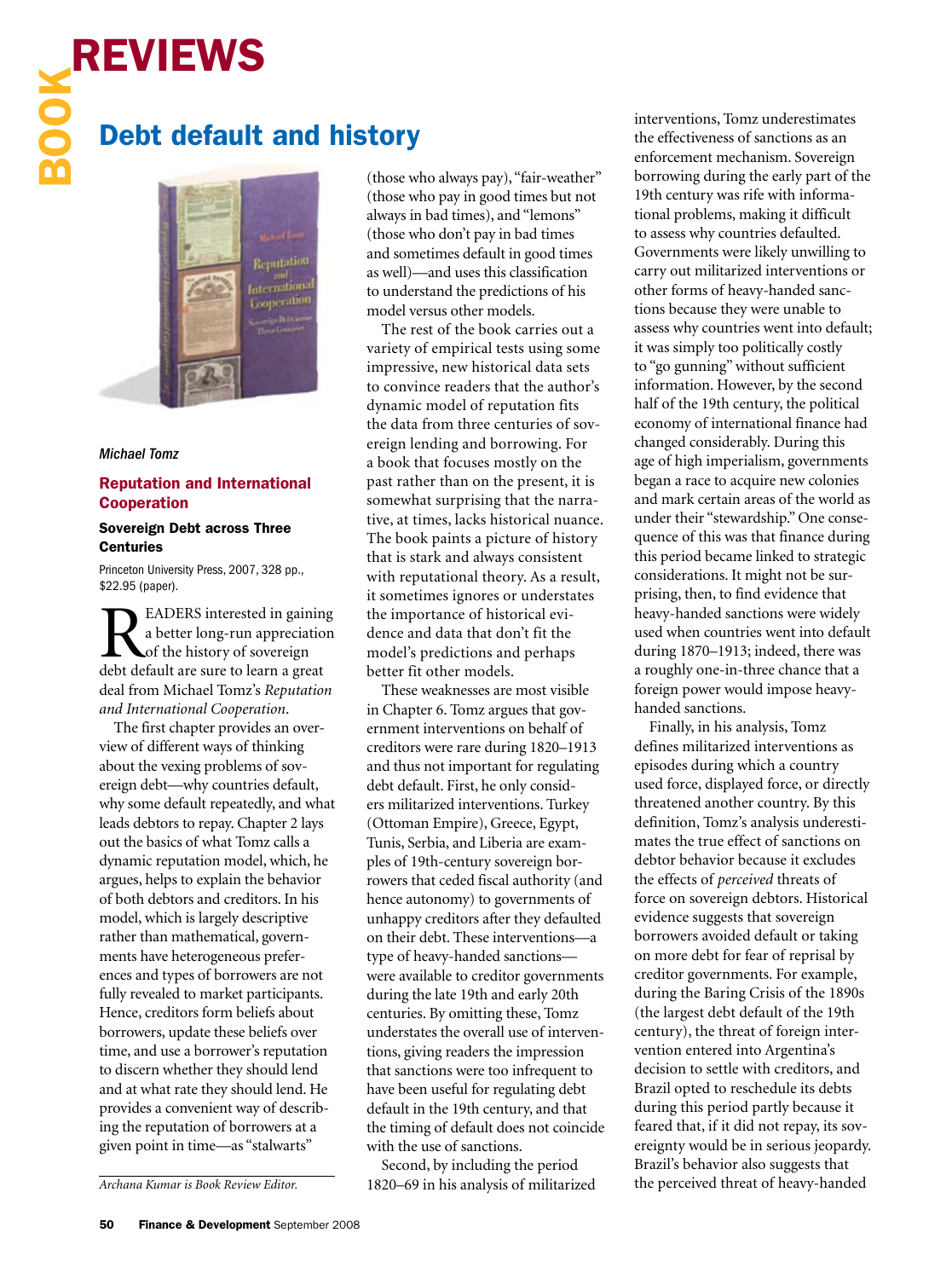sanctions led many countries to avoid default even when times were tough. It is thus entirely plausible that the other parts of Tomz's study, which seeks to bolster the reputational theory by comparing the performance of debt repayment of sovereigns in good times and bad times, suffer from an observational equivalence problem. Tomz argues countries continue to pay "even in bad times" in order to improve their reputation, but Brazil's response during the Baring Crisis suggests that some countries might have repaid in "bad times" out of fear of being sanctioned.

Perhaps an even clearer example of why creditors repaid in earlier periods is the response of Central American borrowers to the U.S. government's announcement of the Roosevelt Corollary to the Monroe Doctrine in 1904. According to this pronouncement, if a nation in the Western hemisphere maintained its financial obligations, it need not have

## Unhappy memories



### *Douglas Wass*

### Decline to Fall

### The Making of British Macro-Economic Policy and the 1976 IMF Crisis

Oxford University Press, 2008, 399 pp., £55 (cloth).

THE IMF's 1977 Stand-By Arrangement with the United Kingdom was a big deal, for the IMF as well as for Britain. For the rangement with the United Kingdom was a big deal, for IMF, the loan that it made available

feared U.S. intervention, but if did not live up to its financial obligations, the United States would enforce claims by acting as an "international police power."

The U.S. government lent credibility to this policy pronouncement by sending gunboats to Santo Domingo in 1905 and taking over customs collection to pay foreign creditors after Santo Domingo defaulted on its external debt and European powers threatened to intervene. Creditors believed the United States might intervene elsewhere and, in response, bid up sovereign debt prices for Central American and the Caribbean countries by 74 percent in the London market in the year following the announcement of the new policy. The effects of U.S. intervention in Santo Domingo had a profound effect on debtor behavior. Countries in the region, which collectively had been in default for 140 combined years until this point, reached agree-

to the United Kingdom—still then the country with the second-largest quota—stood for some years as its largest. The arrangement was also one of the IMF's last with an industrial country. For the United Kingdom, as argued in *Decline to Fall*, the IMF through the arrangement—"played a crucial role" in the resolution of the crisis that had erupted in 1976.

The story of the United Kingdom's 1977 IMF-supported program has been told before, including in the IMF's official history and British ministers' memoirs. The main novelty of this book is that it is based largely on recently released official British documents. And who better to have as a guide to those documents than Sir Douglas Wass who, as Permanent Secretary to H.M. Treasury, was the leading British official in the negotiations with the IMF? (He had earlier been the United Kingdom's Alternate Executive Director at the IMF, in the period leading up to the country's 1967 IMF-supported program.)

Wass uses the documents now available to provide a detailed hisments with bondholders and were able to issue new debt on European capital markets.

As policymakers and historians are well aware, the world of sovereign lending is messy: why countries default and then choose whether to repay is likely a function of many factors. As this book makes clear, reputation surely matters; but other factors, such as sanctions, have played an important and perhaps leading role during certain periods of history. In arguing for the primacy of reputational theory to explain sovereign borrowing over the past three centuries and dismissing the possibility that particular periods of history may be better explained by alternative models, Tomz undercuts his otherwise careful historical analysis.

### *Kris James Mitchener*

*Associate Professor of Economics Santa Clara University and National Bureau of Economic Research*

tory of the making of U.K. macroeconomic policy in the period 1974–76 that led up to the IMFbacked arrangement. He tells the story year by year, under the headings of the major policy issues (public expenditure, the exchange rate, and so on), and he tells it memorandum by memorandum and meeting by meeting. This account alone will make the book essential for students of this episode. But the study is also interesting for its review of the conduct and evolution of U.K. macroeconomic policy in the mid-1970s, and for the author's thoughtful and critical assessment of policymaking then, and especially of the work of the Treasury.

In the early 1970s, the United Kingdom's policy framework was unlike it is today. Fiscal policy was the main tool used to regulate demand, with the principal aim of maintaining full employment, and monetary policy was supplementary to fiscal policy. Inflation was seen mainly as a cost-push process: dampening it through demand mea-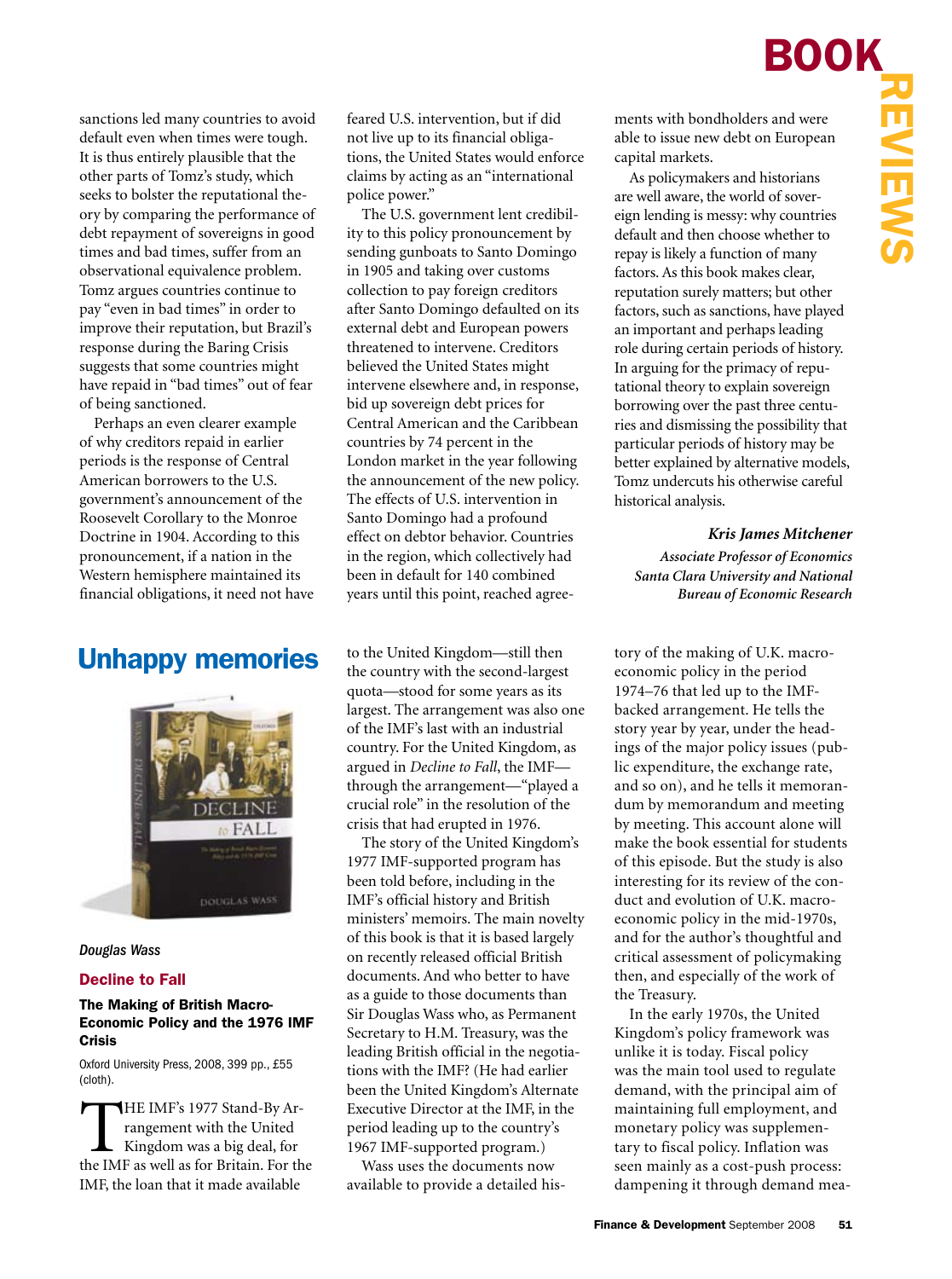

**REVIEWS**<br>
sures, certainly from the 1<br>
a year level it had reached<br>
1974, "would take a very level and require substantial un sures, certainly from the 10 percent a year level it had reached in early 1974, "would take a very long time and require substantial unemployment," which was judged unacceptable. The main instrument to combat inflation was wages policy. Wass observes, strikingly, that the Bank of England was therefore not much involved in controlling inflation. The central bank was not independent, and changes in official interest rates were constrained politically as well as by concerns about financial fragility. The pound sterling had been floating, in a managed way, only since 1972.

In late 1973 and early 1974, this framework, already strained by inflationary pressure, was subjected to two traumas—the first oil shock, and the collapse of the incomes policy of the Conservative government as a result of strikes and an election that brought a new (Labour) government to power. Wass sees the origins of the 1976 crisis here, and in the commitments and policies of the new administration.-

In 1974 and early 1975, with incomes policy having been delegated to the trade unions, wages accelerated and annual price inflation rose to about 25 percent. The fiscal deficit burgeoned, partly owing to indirect tax cuts intended to reduce inflation by promoting wage restraint, but also because public spending was planned on the basis of "wildly optimistic" assumptions about economic growth. Wass views these assumptions as a major failing of the Treasury in the runup to the crisis, though at the time disappointing growth performance was hardly unique to the United Kingdom. Externally, official borrowing, facilitated by the increased surpluses of the oil producers, contributed to relative stability of the exchange rate while the current account deficit widened and international competitiveness deteriorated. There was here a "confusion of attitudes" toward exchange rate policy among officials—another Treasury failing.-

Wass describes how, during 1975, important policy corrections were made. With the fiscal deficit rising toward 10 percent of GDP, increased attention was paid to its financial implications. Wass sees here a turning point in the conduct of U.K. fiscal policy: conventional "Keynesian" demand effects "no longer held centre-stage," and action was taken to reduce the deficit even in the face of a weak economy. There were also important reforms to the system of budgetary control, which were to begin bearing fruit in 1976. In addition, in mid-1975, the trade unions began to enforce a "norm" for pay increases that was below recent price inflation. Wass describes this as a "watershed" in the control of inflation, albeit with a significant cost in the leverage it gave the trade unions over other elements of policy.

In early 1976, the outlook was not entirely gloomy. With regard to external financing, a Treasury memo advised that "we ought to be able to get through 1976 very comfortably." This proved far too optimistic. Already in 1975 there had been bouts of pressure on sterling; and late that year, the United Kingdom had drawn on the IMF to the extent that it could without substantial conditionality. During 1976, the pressure increased as official holders of sterling balances diversified their portfolios. Fiscal measures failed to stem the tide, and at the end of September, the United Kingdom applied to the IMF for a new Stand-By Arrangement, which would involve more demanding conditionality. Dramatically, this was amid renewed pressure on sterling that stopped the Chancellor of the Exchequer from flying to the IMF–World Bank Annual Meetings in Manila.

In the subsequent discussions between U.K. and IMF officials, the main issues were fiscal adjustment and the exchange rate. Particularly on fiscal adjustment, according to Wass, it became clear in the technical discussions that "there could be no meeting of minds on the logic," because the British officials

viewed the IMF's financial programming approach as inapplicable to their economy. The officials were skeptical about the basis for targets for monetary growth, and about the assumed links between the fiscal balance and domestic credit expansion in an economy with an advanced financial system. However, the IMF had more of a meeting of minds with Chancellor Denis Healey, who agreed that monetary expansion on existing fiscal policies was likely to fuel inflation, although he disputed the scale of the adjustment that the IMF sought. Differences were eventually narrowed, partly by the IMF's agreeing to the authorities' commitment to fiscal measures to be taken only if growth in the second year of the program exceeded a certain rate.-

Wass describes the agreement as a "huge personal achievement" for Healey and also for Alan Whittome, the leader of the IMF team. Announcement of the agreement quickly had an "extraordinarily favorable" effect on sterling, permitting the reserves to be replenished and interest rates to be reduced. The United Kingdom needed to make only two drawings on the IMF, out of the eight allowed, and it soon began repaying. Wass observes that the crisis was resolved before any of the measures agreed with the IMF had taken effect: the turnaround was a matter of confidence. Subsequent data showed that public spending had been contained, thanks to earlier measures, especially the 1975 reforms, and that the program's public spending cuts amounted, inadvertently, to "overkill." They were largely cancelled during 1977, without damage to the U.K.'s overall fiscal commitments under the program. In Wass's view, therefore, the spending cuts agreed in the program were important mainly as "totemic gestures" to the markets whose sentiment they transformed.-

> *Graham Hacche Deputy Director, IMF External Relations Department*